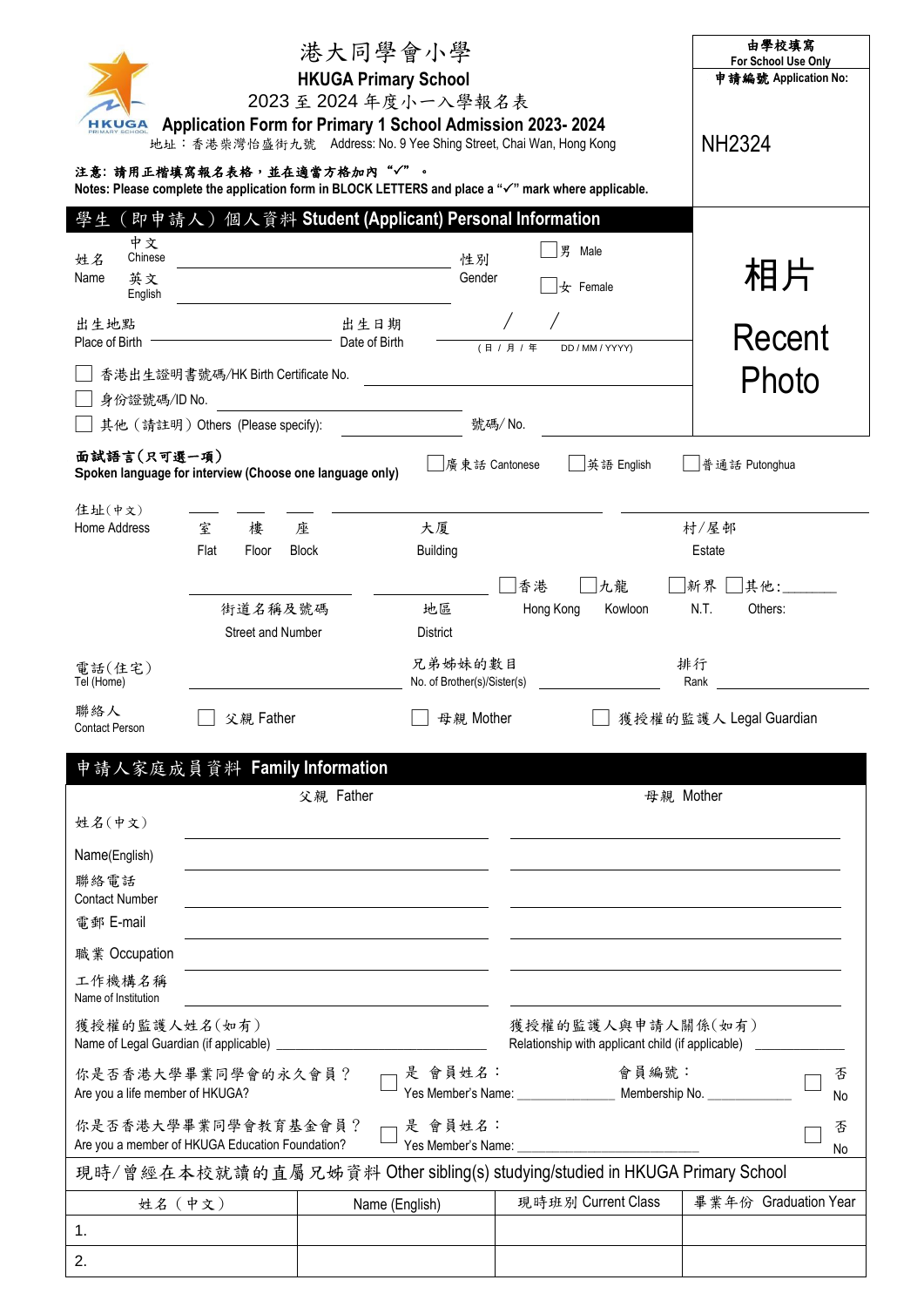其他在學的兄弟姊妹資料 (備註:如申請人是雙生兒,請特別註明)

Other Siblings *(Remarks: Please indicate if applicant is a twins)*

| 姓名 (中文) | Name (English) | 出生日期<br>Date of Birth | 雙生兒 Twins    | 就讀學校 School/College | 年級 Grade |
|---------|----------------|-----------------------|--------------|---------------------|----------|
|         |                |                       | □是 Yes □否 No |                     |          |
|         |                |                       | □是 Yes □否 No |                     |          |

|                                                                                 | 學生的在學狀況 Applicant's Academic Performance |  |              |  |            |  |
|---------------------------------------------------------------------------------|------------------------------------------|--|--------------|--|------------|--|
| 現時就讀學校/幼稚園/幼兒園名稱<br>Name of School / Kindergarten / Nursery Currently Attending |                                          |  | 年級<br>Grades |  | 年份<br>Year |  |
|                                                                                 |                                          |  |              |  |            |  |
| າ                                                                               |                                          |  |              |  |            |  |

# 本人聲明 **I declare**

本人謹聲明為上述申請人的家長/監護人。本人已明白此表格所提供個人資料的用途,和查閱及更正 資料的權利。本人並聲明此表格內的資料全屬正確無訛,倘若有虛報資料,本申請則作廢。

I declare that I am the parent/guardian of the aforementioned applicant. I understand the means which the personal data contained in this form will be used, as well as my rights for data access/correction. I also declare that to the best of my knowledge and belief, the information contained in this form is true and correct. If false information is supplied, the application will be rendered null and void.

家長/監護人簽署 Parent's/Guardian's Signature:\_\_\_\_\_\_\_\_\_\_\_\_\_\_\_\_ 日期 Date:\_\_\_\_\_\_\_\_\_\_\_\_\_\_\_\_\_\_

家長/監護人姓名 Parent's/Guardian's Name:

#### 備註 **Remarks**

- 本年度(2021-2022)全年學費為 HK\$31,930。(2022-23年度學費有待教育局批核)
- The annual school fee for 2021-2022 is HK\$31,930. (The annual school fee for 2022-23 has to be approved by EDB)
- 本校設立學費減免計劃,為有需要的學生提供資助。另外,學校設有獎學金,以獎勵學業傑出或體藝卓越的學生。 申請方法及詳情可參閱【附件】、瀏覽本校網頁 [http://www.hkugaps.edu.hk/zh\\_hk/notice/shelp.html](http://www.hkugaps.edu.hk/zh_hk/notice/shelp.html) 或致電 22023922 向校務 處行政主任或學校發展主任查詢。The School has put into place a "Fee Remission Scheme" for students in need of financial assistance. Scholarships will also be offered to students who have demonstrated excellent academic performances, or outstanding achievements in art, music or sport. If you wish to apply for a fee remission or scholarship, please refer to the appendix, click on our school website [http://www.hkugaps.edu.hk/zh\\_hk/notice/shelp.html](http://www.hkugaps.edu.hk/zh_hk/notice/shelp.html) or contact the Administration Officer or School Development Officer by calling 22023922 for details.
- 報名表及所需文件上的資料只作是次入學遴選之用,遴選過後將會銷毀。 All the information in the application form and required documents will be used only for admission purpose for this school year. They will be destroyed after the process.
- 所有遞交的文件,恕不歸還。All documents submitted will not be returned.
- 根據【個人資料(私隱)條例】第 18和 22條及附表 1 第 6 原則規定,家長/監護人有權更改或查詢所提供的個人資料。 You have a right of access and correction with respect to the personal data as provided for in Sections 18 and 22 and Principle 6 of Schedule 1 of the Personal Data (Privacy) Ordinance.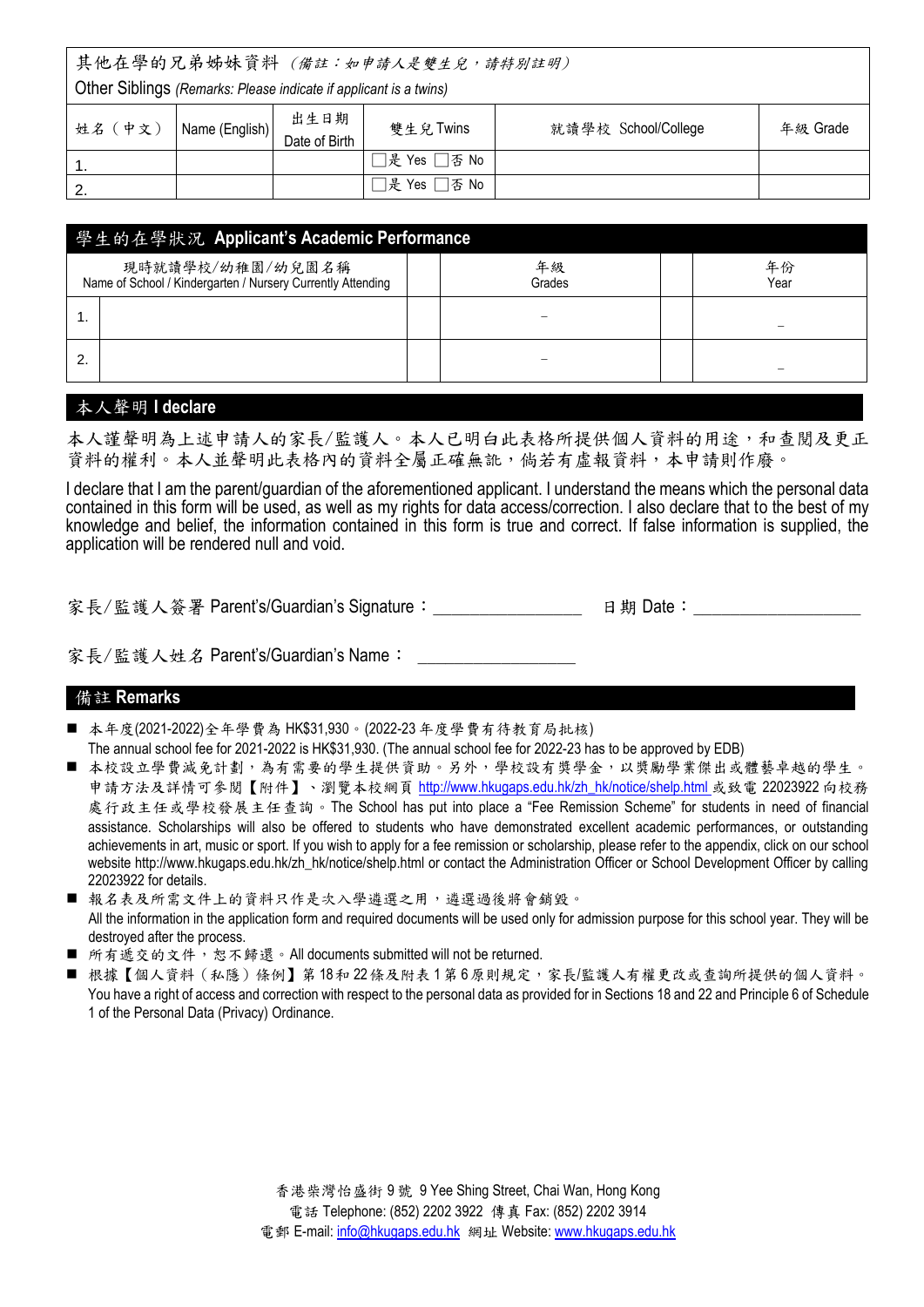**2023-2024** 年度小一入學申請須知

**(**一**)**申請方法

| 以下兩項報名方法只選其中一項 |                                                                                                                                             |  |  |  |
|----------------|---------------------------------------------------------------------------------------------------------------------------------------------|--|--|--|
| 方法1:<br>網上報名   | ·報名日期:2022年5月30日上午9時正至6月14日下午5時止<br>•家長於本校網站填寫「入學報名表」及上載所需文件,並以PayPal 繳交報名費。                                                                |  |  |  |
| 方法2:<br>親身遞交   | ·報名日期:2022年6月13日上午9時正至6月14日下午5時止<br>•家長/家人於辦公時間親臨本校校務處交齊所需文件及報名費用。<br>(辦公時間:星期一至五上午9時正至下午5時正)<br>• 除申請所需的文件外,本校不接受其他附加資料。<br>• 所有逾期申請將不獲受理。 |  |  |  |

# **(**二**)**所需文件及費用

| 所需文件 | 甲、填妥的「入學報名表」一份(可於本校網頁下載或到本校校務處領取)<br>乙、申請人證件相片一張(約4厘米闊 x5厘米高;請把相片貼在報名表的指定位置上)<br>丙、申請人香港出生證明書/香港身份證副本一份 (如果申請人並非在本港出生,應同時遞<br>交其在本港居留的有效證明文件副本) |
|------|-------------------------------------------------------------------------------------------------------------------------------------------------|
| 報名費  | 丁、港幣五十元 (不設退款)<br>網上報名:以PayPal 繳交<br>親身遞交:抬頭為「港大同學會小學」支票一張。請在支票背面寫上申請人的姓名。                                                                      |

# **(**三**)**時間表

| 發出第一階段入學面試通知信<br>2022年10月上旬      | • 家長可於本校網頁的報名系統查閱申請人的「面試通知信」。                                                                                                              |
|----------------------------------|--------------------------------------------------------------------------------------------------------------------------------------------|
| 第一階段入學面試日期<br>2022年12月上旬         | • 申請人將與老師於網上會面。                                                                                                                            |
| 公佈第一階段入學面試結果<br>2022年12月15日(星期四) | • 家長可於本校網頁的報名系統查閱申請人的第一階段入學面試結果。<br>• 如果申請人獲邀參加下一階段的入學面試,報名系統的畫面會顯示申<br>請人的「第二階段入學面試通知信」。<br>• 約百分之十至十五的整體申請人及其家長將獲邀請進入第二階段入學<br>面試(最後面試)。 |
| 第二階段入學面試日期<br>2023年1月上旬          | • 申請人參加小組面試。<br>• 由 1-2 位家長(父親/母親/監護人)陪同申請人,與校長或副校長會面。                                                                                     |
| 公佈小一新生錄取名單<br>2023年1月下旬          | • 家長可於本校網頁的報名系統查閱申請人的最後申請結果。<br>• 本校會以郵寄方式, 向成功獲得取錄的申請人發出「取錄通知信」及<br>有關的註冊文件。                                                              |
| 2023年1月下旬                        | • 小一新生註冊日                                                                                                                                  |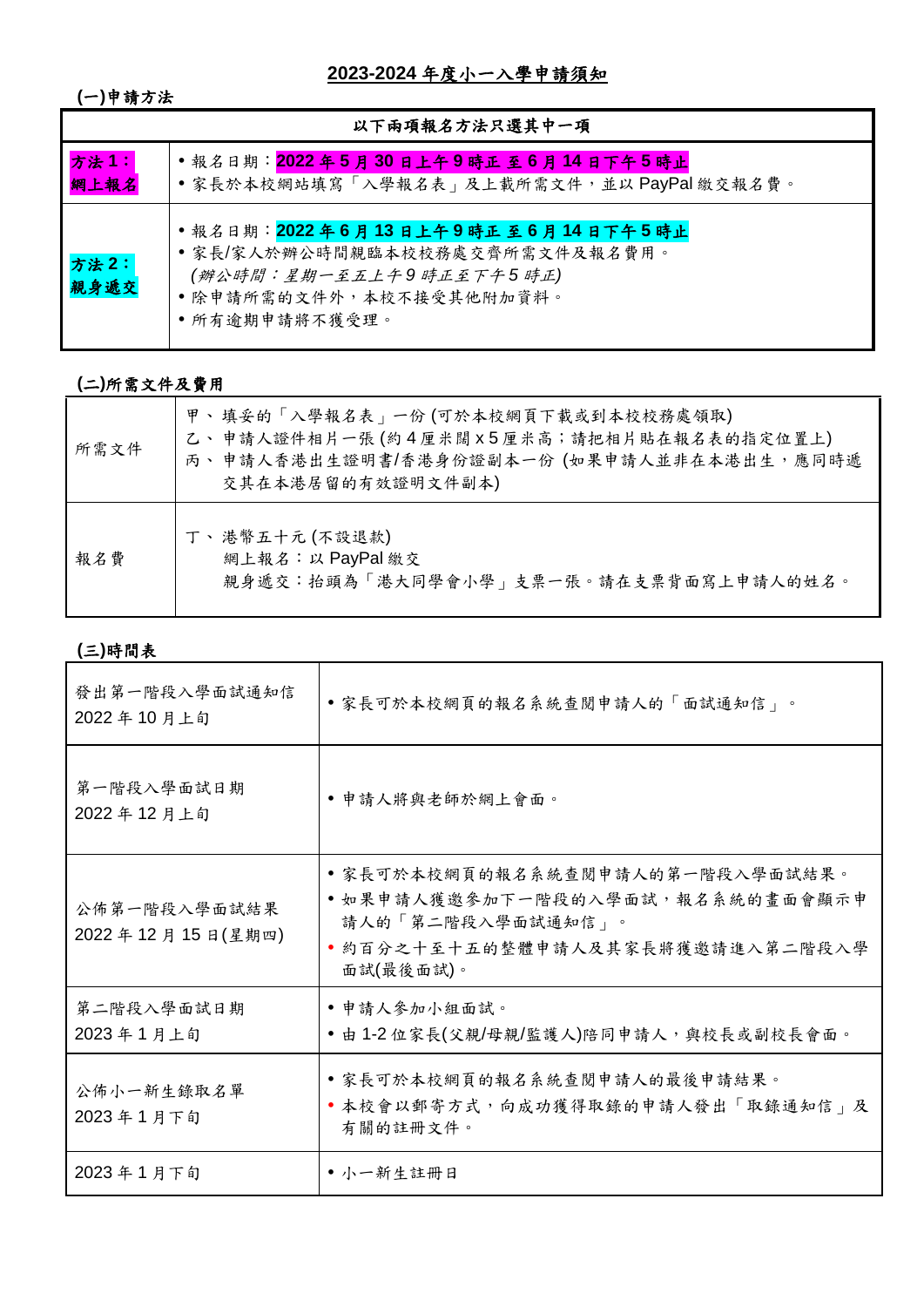# **Notes for 2023-2024 P.1 Admission**

# **(A) Application Methods**

| Parents may choose either method (1) or (2) for application. |                                                                         |  |  |
|--------------------------------------------------------------|-------------------------------------------------------------------------|--|--|
|                                                              | • Application period: from 09:00 30th May 2022 to                       |  |  |
| <b>Method 1:</b>                                             | 17:00 14th June 2022                                                    |  |  |
| <b>Online Application</b>                                    | • Parent/Guardian submit the Online Application Form, upload required   |  |  |
|                                                              | documents and pay the application fee by PayPal via our school website. |  |  |
|                                                              | • Application period: from 09:00 13th June 2022 to                      |  |  |
|                                                              | 17:00 14th June 2022                                                    |  |  |
| <b>Method 2:</b>                                             | • Parent/Guardian please submit in-person the required documents and    |  |  |
| <b>Submit Application Form</b>                               | application fee to the School General Office.                           |  |  |
| <b>In-person</b>                                             | (Office hours: 09:00-17:00 Monday to Friday)                            |  |  |
|                                                              | • Our school will not accept any additional documents.                  |  |  |
|                                                              | • Any late applications will not be processed.                          |  |  |

# **(B) Required documents and fee**

|                    | (A) | Completed application form (Copy of application form is available at<br>school office and from our school website) |
|--------------------|-----|--------------------------------------------------------------------------------------------------------------------|
|                    | (B) | A recent photo of the applicant (4cm width X 5cm height; please affix the                                          |
| Required documents |     | photo on the application form)                                                                                     |
|                    | (C) | A copy of the birth registration document of the applicant (In case of                                             |
|                    |     | absence of HK Birth Certificate/HKID Card, copies of valid supporting                                              |
|                    |     | documents certifying the applicant's right of abode in HK is required.)                                            |
|                    | (D) | HK\$50 (non-refundable)                                                                                            |
|                    |     | By online application: To be paid by PayPal                                                                        |
| Application fee    |     | By submit in-person: A crossed cheque payable to "HKUGA Primary                                                    |
|                    |     | School". Please write down the applicant's name on the back of the                                                 |
|                    |     | cheque.                                                                                                            |

### **(C) Timeline**

| Release of First Interview Notification Letter<br>Early October 2022    | Parents can check the "Interview Notification Letter" from<br>$\bullet$<br>the online admission system on our school website.                                                                                                                                                                                                                                                                                 |
|-------------------------------------------------------------------------|---------------------------------------------------------------------------------------------------------------------------------------------------------------------------------------------------------------------------------------------------------------------------------------------------------------------------------------------------------------------------------------------------------------|
| Dates of First Interview<br>Early December 2022                         | Applicant will meet with teachers online.<br>$\bullet$                                                                                                                                                                                                                                                                                                                                                        |
| <b>Release of First Interview Result</b><br>15 December 2022 (Thursday) | Parents can check the result of First Interview from our<br>$\bullet$<br>school website.<br>Applicants who are invited to attend the Second Interview<br>$\bullet$<br>will receive an "Interview Notification Letter - Second<br>Interview" from our online admission system.<br>About 10-15% of applicants from this round will be invited<br>$\bullet$<br>to attend the second interview (final interview). |
| Dates of Second Interview<br>Early January 2023                         | Group game and activities for applicants.<br>$\bullet$<br>Each applicant will be accompanied by 1-2 parents<br>$\bullet$<br>(father / mother / guardian) to attend the interview with<br>our Principal or Vice-principal.                                                                                                                                                                                     |
| Announcement of the result of<br>P.1 Admission<br>Late January 2023     | Parents can check the result of P.1 Admission from our<br>school website.<br>Successful applicants will receive by post a letter of<br>acceptance and related documents.                                                                                                                                                                                                                                      |
| Late January 2023                                                       | Registration of new students<br>$\bullet$                                                                                                                                                                                                                                                                                                                                                                     |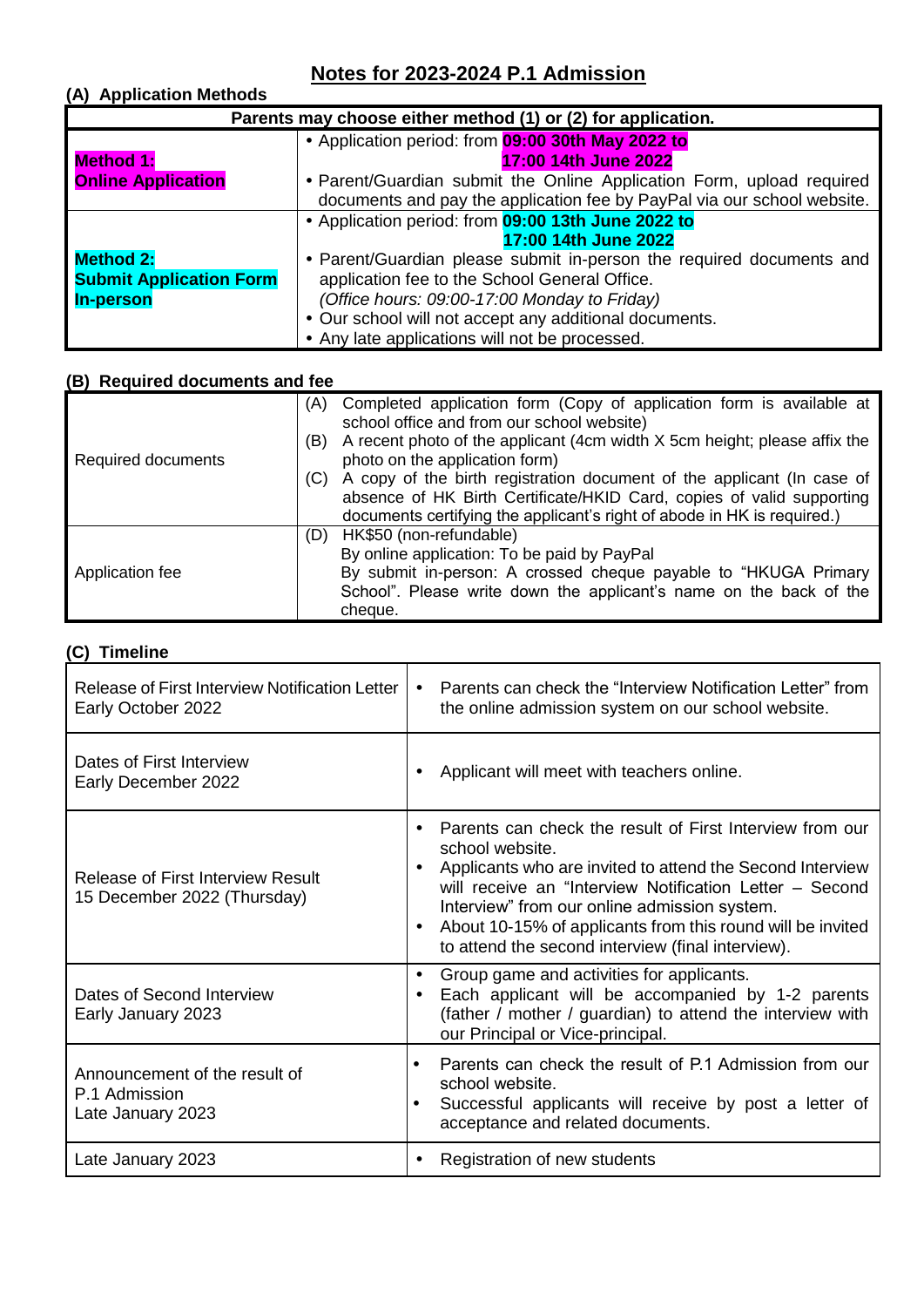# 港大同學會小學 2021-2022 年度學生資助計劃

本校按照教育局對直接資助學校的規定,把學費總收入的十分之一撥作學費減免和獎學金計劃之用。 2021-2022 年度學費為港幣 31,930 元正,分 10 期繳交。

# (I) 學費減免計劃

學費減免計劃的安排,是為了讓有能力的學生,不會因家庭的財政情況而損失入讀本校的機會,並 依據公平、有效、清晰和高效率的指導原則處理。

本校採用特區政府學生資助辦事處的「調整後家庭收入」 (AFI) 機制進行入息審查,以評定\*申請 人\*的資助資格,但本校的資助幅度較特區政府的機制寬鬆。所有已獲准領取社會福利署「綜合社 會保障」、學生資助處「全額減免」或「半額減免」的申請人,在向本校提出申請後,校方將按上 述機構所批示的資助資格辦理,毋需另行審核。

\*申請人\*應為學生的父或母或合法 / 獲授權的監護人 及為香港永久居民\*

#### A.資格評估方法

AFI 機制所採用的算式如下:

調整後家庭收入 (AFI) = 家庭全年總收入 家庭成員人數 (+1)

- [家庭全年總收入包](http://www.hkugaps.edu.hk/img/p/notice/zh_hk/02-2015-2016_Guidance_Notes_on_Application_for_Tuition_Fee_Remission_Scheme_cht.pdf#page=3)括申請人及其配偶的全年收入,與申請人家庭同住的未婚子女的全年收入 的 30% (如適用),以及親友給予的津助 (如適用)。
- 家庭成員通常是指申請人、申請人的配偶、與申請人家庭同住的未婚子女,以及由申請人及 /或其配偶供養的父母 (有關受供養父母的定義,請參閱[「資格評估申請指引」](http://www.hkugaps.edu.hk/img/p/notice/zh_hk/02-2015-2016_Guidance_Notes_on_Application_for_Tuition_Fee_Remission_Scheme_cht.pdf#page=2)) 。
- 二至三人的單親家庭,公式中除數的 (+1) 將會增加至 (+2)。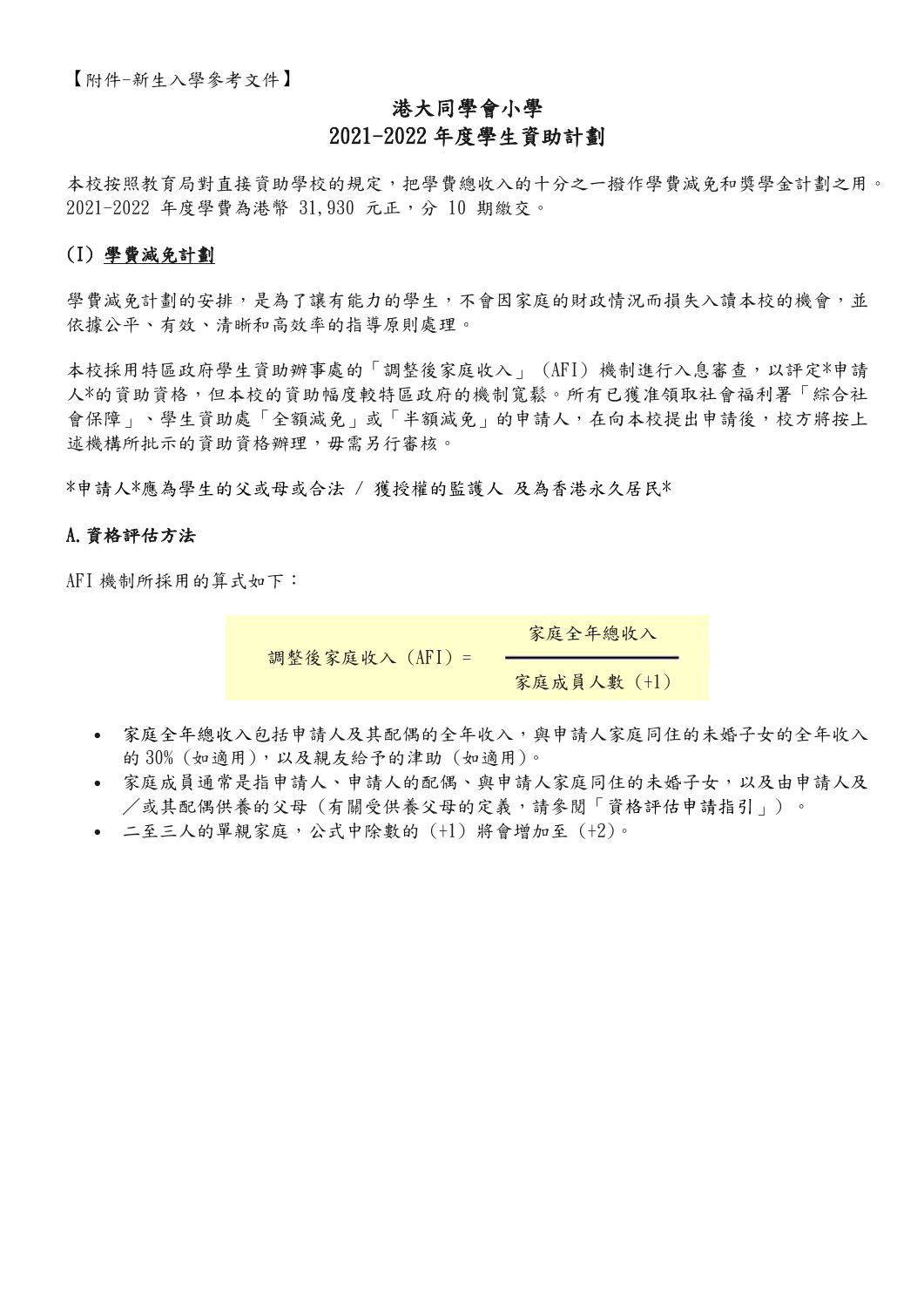下表詳列 2021/22 學年的「調整後家庭收入」組別的資助幅度。

# 請注意「調整後家庭收入」並不是家庭每月的平均收入。

| 2021/22 學年的「調整後家庭收入」(AFI) 機制下數值介乎 (元)   | 資助幅度         |
|-----------------------------------------|--------------|
| $0 \nsubseteq 55,000$                   | 100%         |
| $55,001 \n\mathrel{\mathcal{Z}} 71,500$ | 75%          |
| 71,501 至 88,000                         | 50%          |
| 88,001 至 99,000                         | 25%          |
| 超過 99,000                               | 不合資格 (申請不成功) |

## B. 申請辦法:

- 1. 申請人可於每學年九月向學校遞交申請表或在學年中有需要時向校方提出申請。
- 2. 申請人除可於辦公時間到本校校務處索取該計劃申請詳情須知和申請表格外,亦可於學校網 頁下載。在填寫申請表前,申請人必須詳閱申請指引。申請人如對入息計算方式或資助幅度 有任何疑問,歡迎向本校校務處查詢。

# (II) 學習支援津貼

為配合不同學習需要及增加學生参與延伸學習活動和全方位學習的機會,本校設立「學習支援津貼」 協助經濟有困難的家長/學生。「學習支援津貼」分三類:

#### A. 支援特殊學習需要,如:校外增潤課程或服務

| 項目                         | 對象           | 資助準則                                |
|----------------------------|--------------|-------------------------------------|
| 校外增潤課程及服務,如:資優<br>深程、讀寫訓練等 | 由老師或教育心理學家推薦 | 資助金額為課程費用 50%<br>(每位學生全年不多於\$5,000) |

#### B. 校內延伸學習活動

(1) 已獲學費減免的家庭:

| 已獲學費減免的資助幅度 | 延伸學習活動可獲資助幅度 |
|-------------|--------------|
| 100%        | 100%         |
| 75%         | 75%          |
| 50%         | 50%          |
| 25%         | 25%          |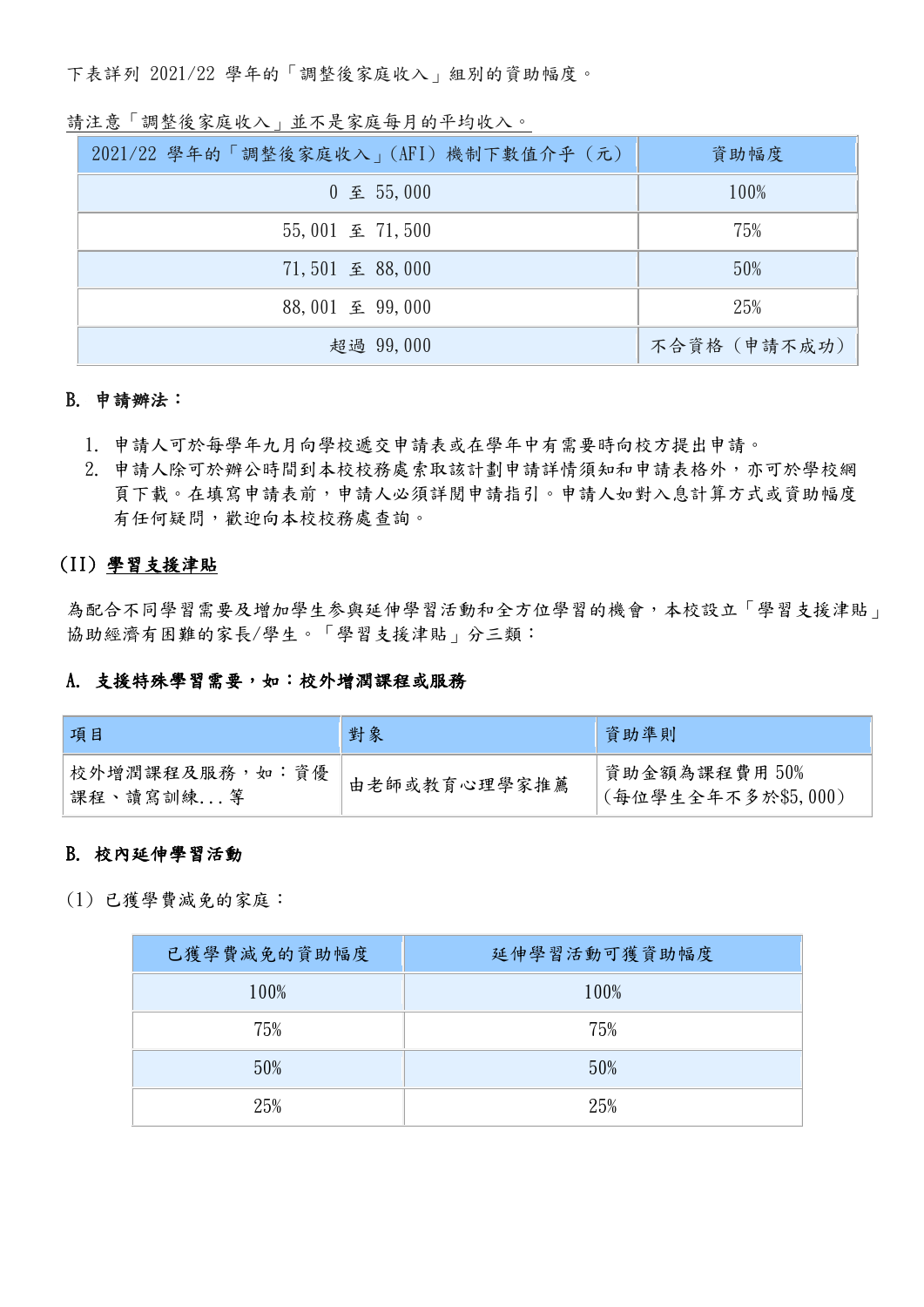#### 申請辦法 :

a.以上 (A) 及 (B) 項 家長須就每次課程 或 活動向校方提出資助申請。

- b. 其他未獲學費減免的家庭,亦可因家庭的特殊財政情況,就每項學習計劃及活動申請資助,由校 長按照個別情況決定是否批准申請和資助的幅度。
- c.申請表請向校務處索取或在學校網頁下載。申請時間為每年一月及六月,詳情請留意學校通告。
- (2) 其他未獲學費減免的家庭,亦可因家庭的特殊財政情況,就每項學習計劃及活動申請資助, 由校長按照個別情況決定是否批准申請和資助的幅度。

#### C. 全方位學習交流活動 (境外交流及校外活動)

(1) 已獲學費減免的家庭:

| 已獲學費減免的資助幅度 | 全方位學習交流活動可獲資助幅度 |
|-------------|-----------------|
| 100%        | 100%            |
| 75%         | 75%             |
| 50%         | 50%             |
| 25%         | 25%             |

\* 家長不需就每次活動向校方提出資助申請。

(2) 其他未獲學費減免的家庭,亦可因家庭的特殊財政情況,就每項學習計劃及活動申請資助,由 校長按照個別情況決定是否批准申請和資助的幅度。

# (III) 其他資助計劃

#### A.學校書簿、車船和校服津貼

(1) 已獲學費減免的家庭:申請人可就上述個別項目憑支出單據,於每年六月向校方提出申請津貼, 由「學校財務管理工作小組」(FMTG)批核,詳情請留意學校通告。

| 已獲學費減免的資助幅度 | 學校書簿、車船和校服津貼可獲資助幅度 |
|-------------|--------------------|
| 100%        | 100%               |
| 75%         | 75%                |
| 50%         | 50%                |
| 25%         | 25%                |

(2) 其他未獲學費減免的家庭,亦可因家庭的特殊財政情況,就個別項申請資助,由「學校財務管 理工作小組」(FMTG) 按照個別情況決定是否批准申請和資助的幅度。